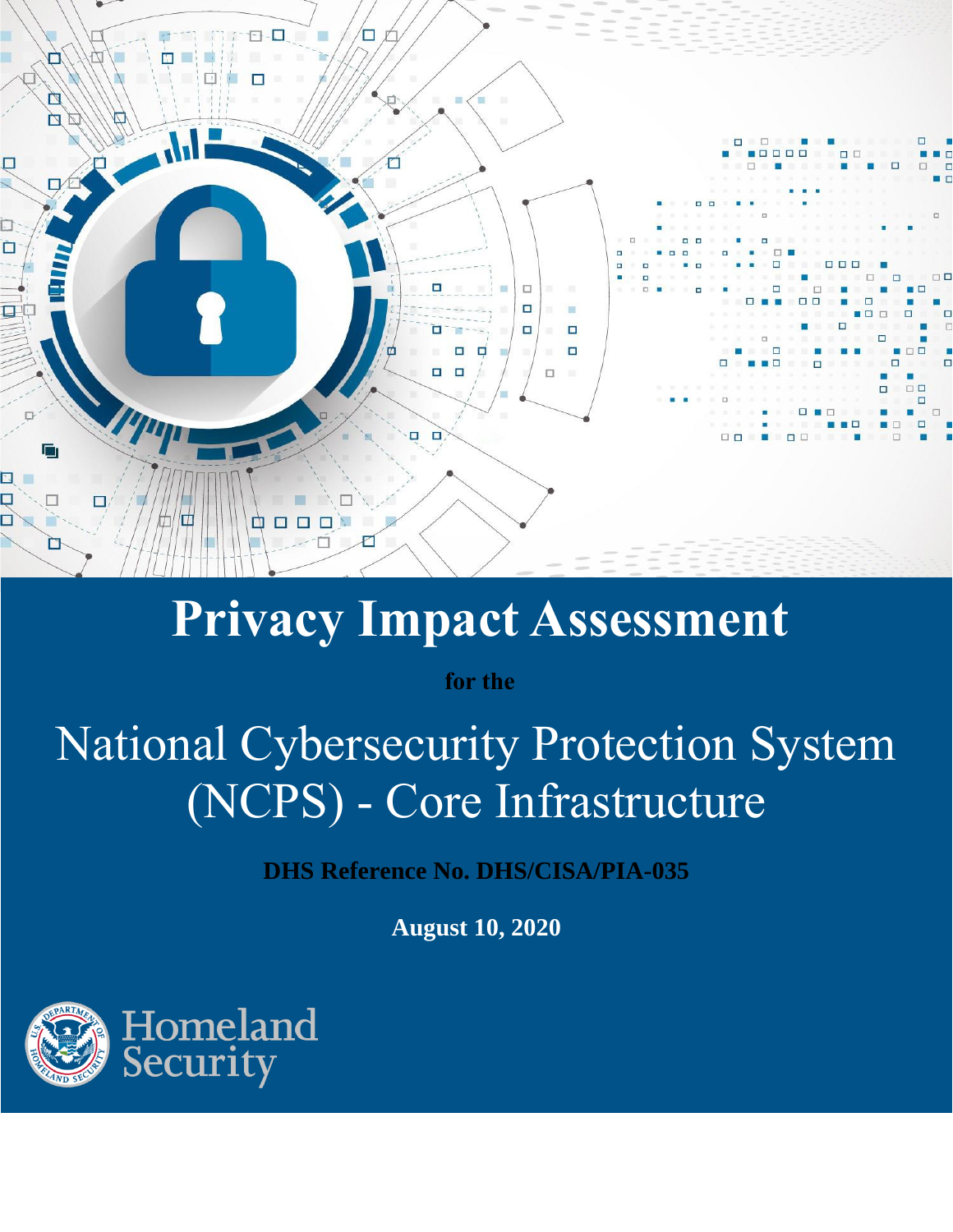

# **Abstract**

The U.S. Department of Homeland Security (DHS) Cybersecurity and Infrastructure Security Agency (CISA) Cybersecurity Division (CSD) leads the federal government effort to protect and defend federal civilian Executive Branch agency networks from cyber threats. These efforts are conducted, in part, through the National Cybersecurity Protection System (NCPS). The platforms and systems upon which the NCPS intrusion detection, analytics, intrusion prevention, and information sharing capabilities rely are called the NCPS Core Infrastructure. This Privacy Impact Assessment (PIA) provides an in-depth analysis of the collection of information through the operation of the NCPS Core Infrastructure. CISA is in the process of developing separate PIAs to document the privacy implications for each of the NCPS's capability areas (Intrusion Prevention, Intrusion Detection, Analytics, Core Infrastructure, and Information Sharing). Once published, these PIAs will eventually replace the currently published DHS/CISA/PIA-026 National Cybersecurity Protection System (NCPS).

#### **Overview**

 $\overline{a}$ 

The DHS CISA CSD designs, develops, maintains, and operates NCPS, an integrated system that delivers a range of capabilities, including intrusion detection, $<sup>1</sup>$  analytics, intrusion</sup> prevention, and information sharing capabilities that are used to defend the federal civilian government's information technology infrastructure (hereafter referred to as "federal networks") from cyber threats.<sup>2</sup> This PIA covers the NCPS Core Infrastructure, which is comprised of the following platforms, capabilities, tools, and systems:

- Mission Operating Environment (MOE)
- Top Secret Mission Operating Environment (TS MOE)
- NCPS Incident and Event Management
- Development & Test Environment (DTE)
- Development, Security, and Operations (DevSecOps)

<sup>1</sup> *See* U.S. DEPARTMENT OF HOMELAND SECURITY, CYBERSECURITY AND INFRASTRUCTURE SECURITY AGENCY, PRIVACY IMPACT ASSESSMENT FOR THE NATIONAL CYBERSECURITY PROTECTION SYSTEM (NCPS)-INTRUSION DETECTION, DHS/CISA/PIA-033 (2019), *available at* [https://www.dhs.gov/privacy-documents-cisa.](https://www.dhs.gov/privacy-documents-cisa)

<sup>&</sup>lt;sup>2</sup> Cyber threats can be defined as any identified efforts directed toward accessing, exfiltrating, manipulating, or impairing the integrity, confidentiality, security, or availability of data, an application, or a federal system, without lawful authority. Information about cyber threats may be received from government, public, or private sources. Categories of cyber threats may include, for example: phishing, Internet Protocol (IP) spoofing, botnets, denials of service, distributed denials of service, man-in-the-middle attacks, or the insertion of other types of malware. *See* CYBERSECURITY ACT OF 2015, Pub. L. No. 114–113, Division N, Title I, § 102, 129 Stat. 2936 (2015) (current version at 6 U.S.C. § 1501(5)(a)).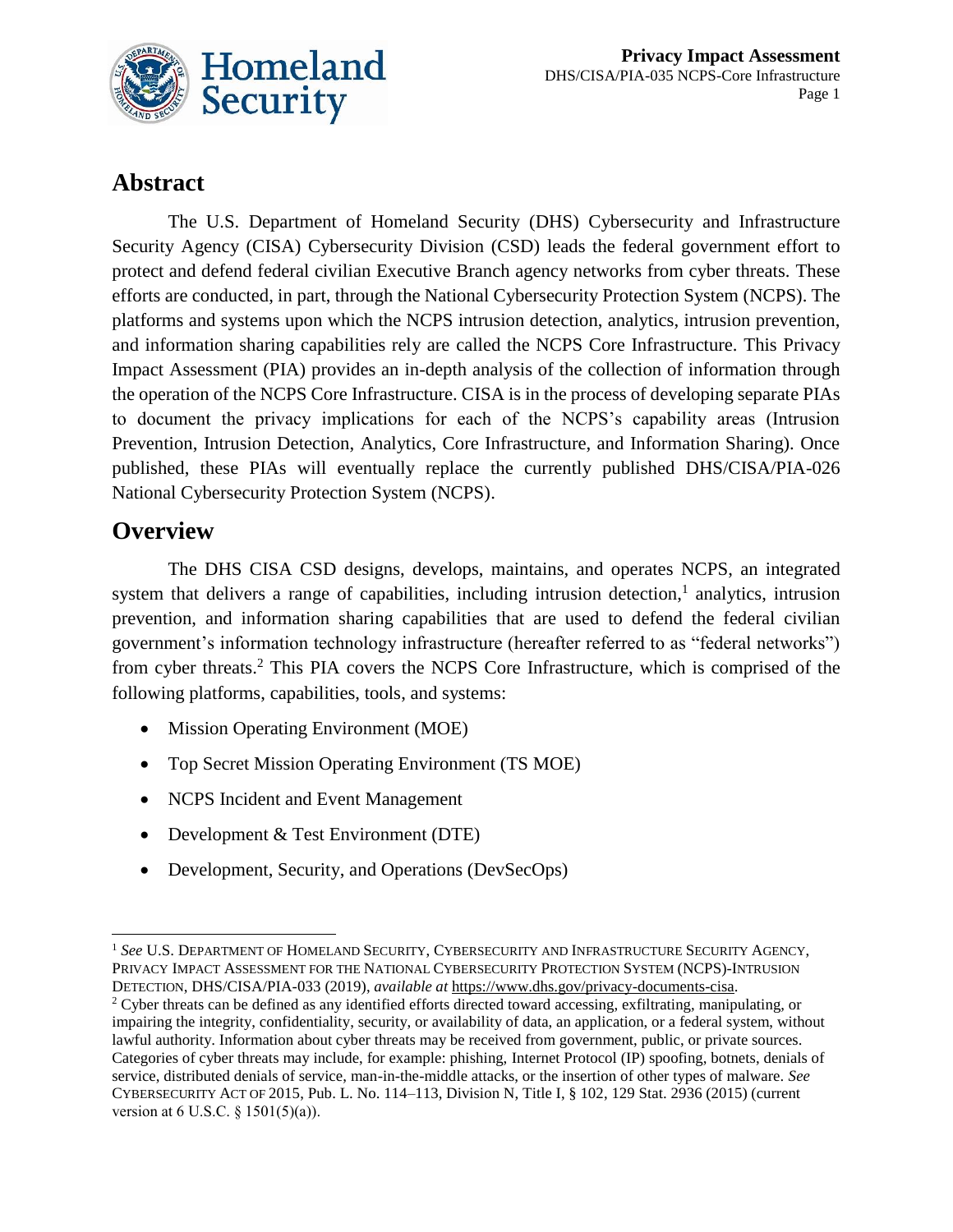

- Learning Management System (LMS)
- External Web/Internet Application Hosting Environment (EWAH)

#### Mission Operating Environment (MOE)

The MOE is a dedicated network environment upon which NCPS intrusion detection, intrusion prevention, analysis, and information sharing capabilities are hosted. The MOE provides the infrastructure required for the NCPS to accomplish its cybersecurity mission and is the communications network and operating system used exclusively by CISA to conduct daily cybersecurity operations.<sup>3</sup> The MOE is also used as the platform from which NCPS applications issue regular security and warning bulletins and receive public contribution and outreach. The MOE may collect PII, such as contact information from those who contribute security alerts or those who receive warning bulletins.

The MOE also maintains its own Active Directory for email distribution list purposes and to assign permissions to shared resources. The MOE Active Directory includes the following information: name, userID, email address, and organization name. Only general MOE account access information, such as user name/ID and organization name, can be used to retrieve user information. This is done to establish MOE account access, provide password resets, and provide user account-unlock capabilities.

#### Top Secret Mission Operating Environment (TS MOE)

The NCPS Mission Operating Environments include both unclassified and classified (TS/Special Compartmented Information SCI) components. The TS MOE supports NCPS intrusion prevention capabilities as well as Enhanced Cybersecurity Services. <sup>4</sup> The classified information and tools used for the analysis performed on the TS MOE requires the network to be isolated from all other NCPS and DHS networks. The network has been structured to allow for analysis while protecting itself, as necessary, through the use of firewalls, intrusion detection systems, intrusion prevention systems, encryption, smart switches, and multiple other layers of security.

#### NCPS Incident and Event Management

 $\overline{a}$ 

The NCPS includes an incident and event management capability to track, control, and manage mission events, service requests, and reported incidents. Individuals from the private and

<sup>&</sup>lt;sup>3</sup> As the system developer and operator, CISA also uses the MOE to provide user support to CISA cybersecurity analysts and to deploy and maintain NCPS capabilities.

<sup>4</sup> *See* U.S. DEPARTMENT OF HOMELAND SECURITY, CYBERSECURITY AND INFRASTRUCTURE SECURITY AGENCY, PRIVACY IMPACT ASSESSMENT FOR THE ENHANCED CYBERSECURITY SERVICES (ECS), DHS/CISA/PIA-028 (2013 and subsequent updates), *available at* [https://www.dhs.gov/privacy-documents-cisa.](https://www.dhs.gov/privacy-documents-cisa)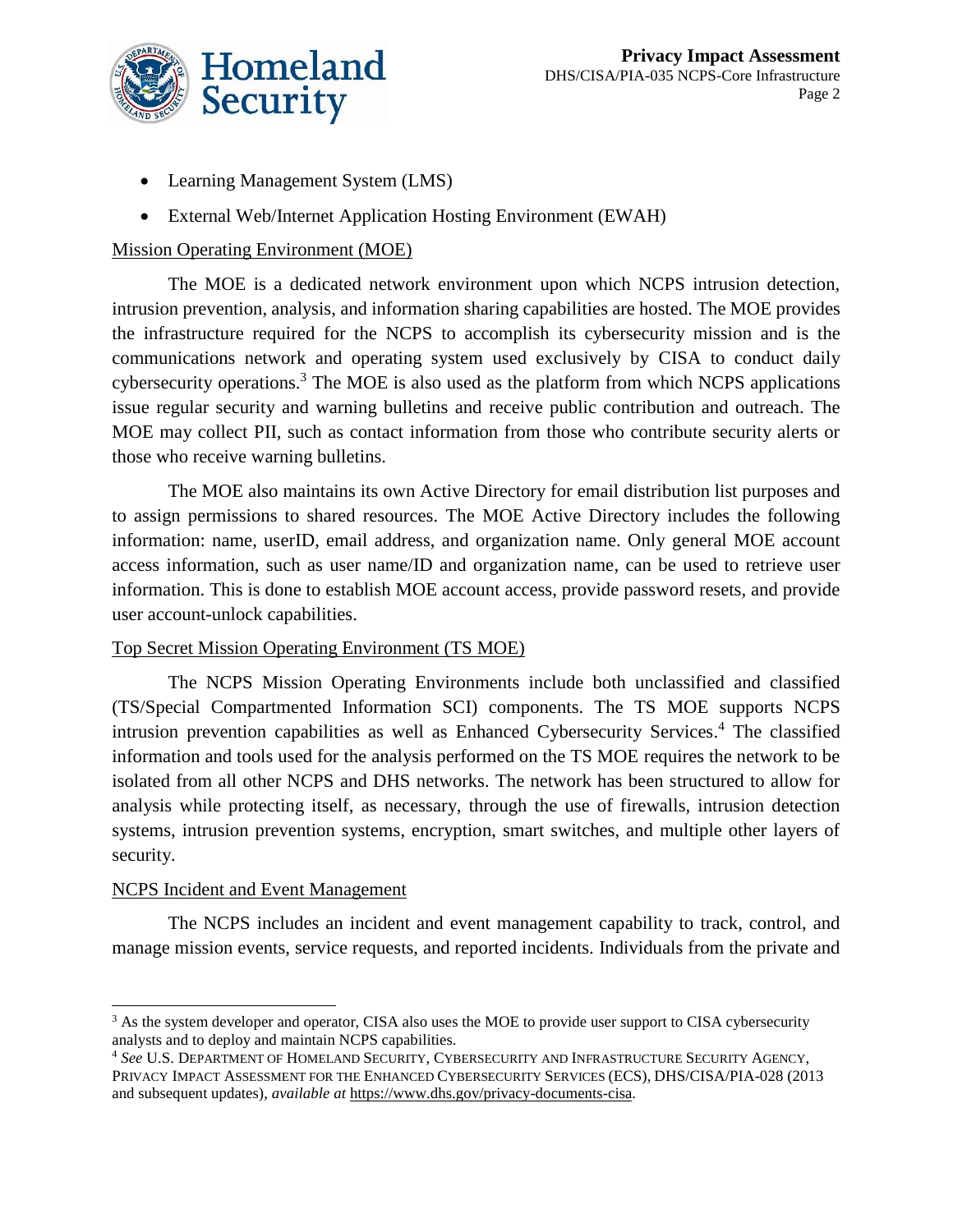

public sector may contact CISA on a 24/7 basis to report cyber incidents, submit service requests, and provide other related reports that are collected by this capability.

Information is collected via telephone, email, or web form. The individual's contact information (first name, last name, email address, phone number, and organization) and the nature of the concern are collected and documented by CISA personnel. Once recorded, a ticket is created, and notification for handling is sent to the appropriate team within CISA (e.g., malware analysts, NCPS system administrators, and other CISA cybersecurity analyst teams). Contact information and relevant correspondence information is voluntarily collected to coordinate incident response activities, respond to requests, and facilitate customer relationship management activities.

#### Development and Test Environment (DTE)

 $\overline{a}$ 

The NCPS DTE provides the infrastructure and software tools needed to test new and existing capabilities for deployment in a simulated end-to-end NCPS system prior to deployment to production. This initial DTE deployment allows CISA to mitigate potential vulnerabilities and reduce potential impacts when transitioning to the operational environment.

The DTE allows CISA to execute a unified approach to develop and test cybersecurity services and capabilities. This environment simulates the current NCPS operational systems, connectivity, capabilities, and identifies the development and testing environment configurations needed to meet project requirements. These combined capabilities also allow CISA to accurately define the hardware, software, and human resources needed to meet long-term program requirements.

The DTE also allows CISA cybersecurity analysts to experience and train with new capabilities before they are deployed into the production network. This serves to increase knowledge transfer to better support operations, demonstrate critical performance metrics, such as load, capacity, and user interface, and provides an environment to showcase prototypes and validate emergency repairs.

The DTE uses both synthetic data and operational data for test purposes, which may be stored temporarily within the development and test environment infrastructure. A subset of NCPS operational cybersecurity data may include packets, files, system logs, and netflow records which may include PII.<sup>5</sup> Other subsets of NCPS data include analytically relevant data and can include email addresses, real or spoofed IP addresses, and digital signatures. The DTE only retains data that is necessary to accomplish its development and testing purpose. Specific technical,

<sup>5</sup> This includes Uniform Resource Locators (URL) in HTTP requests, User Agent Strings, Server Self-Identification Strings, Email Headers and Email Transaction Information, Domain Name System (DNS) Query/Response Data, and Secure Sockets Layer (SSL)/Transport Layer Security (TLS) Certificates. For more information about these fields, *see* U.S. DEPARTMENT OF HOMELAND SECURITY, CYBERSECURITY AND INFRASTRUCTURE SECURITY AGENCY, PRIVACY IMPACT ASSESSMENT FOR THE NATIONAL CYBERSECURITY PROTECTION SYSTEM (NCPS)- INTRUSION DETECTION, DHS/CISA/PIA-033 (2019), *available at* [https://www.dhs.gov/privacy-documents-cisa.](https://www.dhs.gov/privacy-documents-cisa)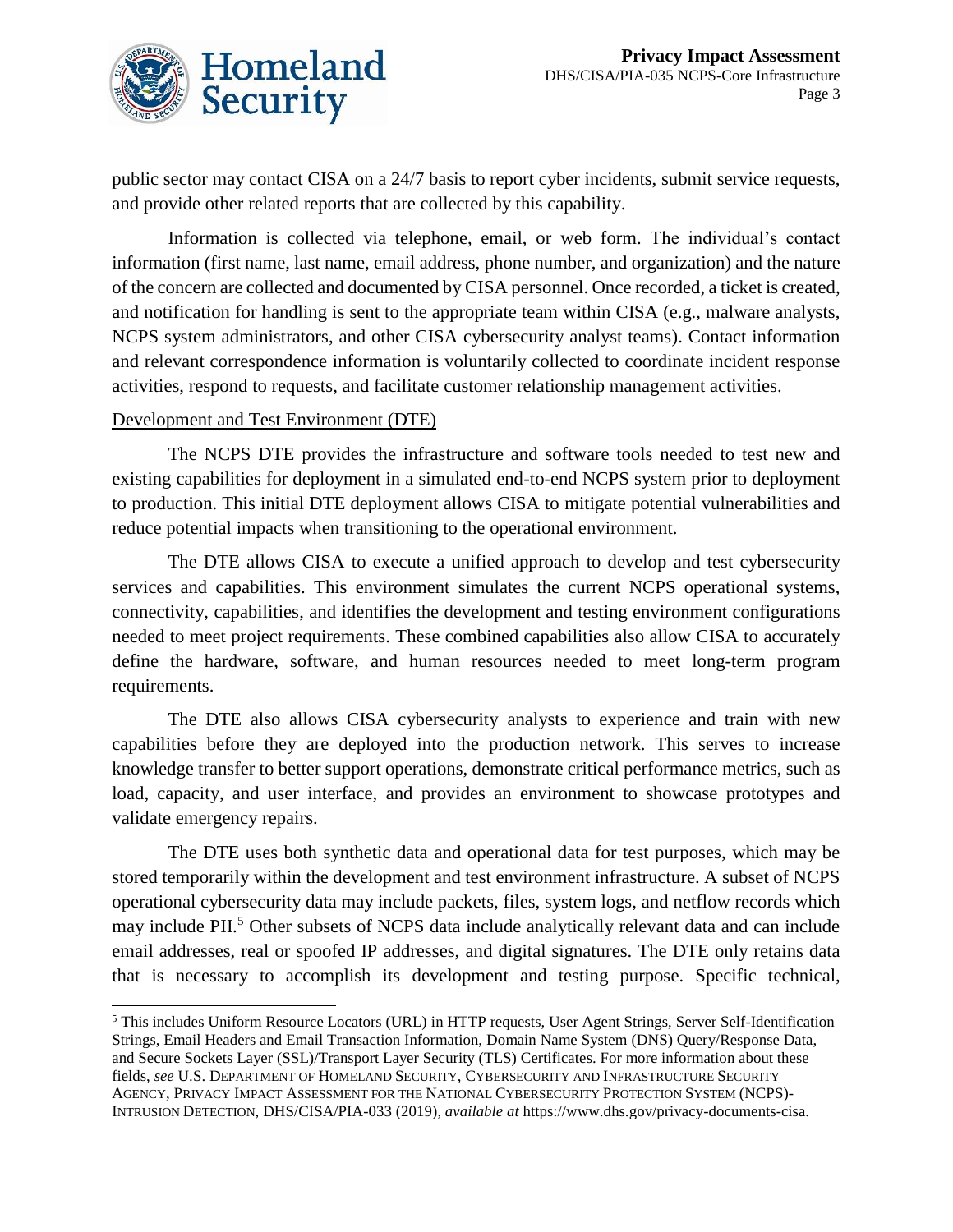

operational, and managerial controls are implemented to ensure a safe and appropriately secure environment necessary to provide functional capabilities for the development and testing of new tools.

The DTE uses approved and standardized data sets determined by the Information System Security Officer (ISSO), which are available to all NCPS development projects. The test environment does not contain sensitive information that merits special handling. New and enhanced capabilities only operate in this non-production environment throughout the development and testing stages of the engineering lifecycle.

#### Development, Security, and Operations (DevSecOps)

DevSecOps eliminates the fragmented execution of the system development process by consolidating the development, security integration, testing, and operations phases into a single collaborative environment. The DevSecOps capability automates the execution of critical activities currently executed manually in support of the system development lifecycle.

DevSecOps systems are hosted within a commercial provider's cloud environment and are protected at the level approved by the Federal Risk and Authorization Management Program (FedRAMP), a government-wide program that provides a standardized approach to security assessment, authorization, and continuous monitoring for cloud products and services. In order to ensure the appropriate level of IT security, the cloud provider is subject to FedRAMP high and moderate confidentiality, integrity, and availability baselines which allow customers to host sensitive Controlled Unclassified Information (CUI) and all types of regulated workloads.

Information stored, processed, and transmitted by DevSecOps systems includes the following:

- Scripts that automate the configuration and deployment of multiple servers;
- Functional test results:
- Security scan results;
- Application source code;
- Operating system images;
- System logs; and
- Documents that describe actions taken to resolve functional/security test failures.

#### Learning Management System (LMS)

The LMS is a technical mentoring system that is supported via the NCPS MOE. It provides the software tools to create, assign, and track learner training, and includes a central repository of training material accessible by mentors and learners. The system is used to author courses and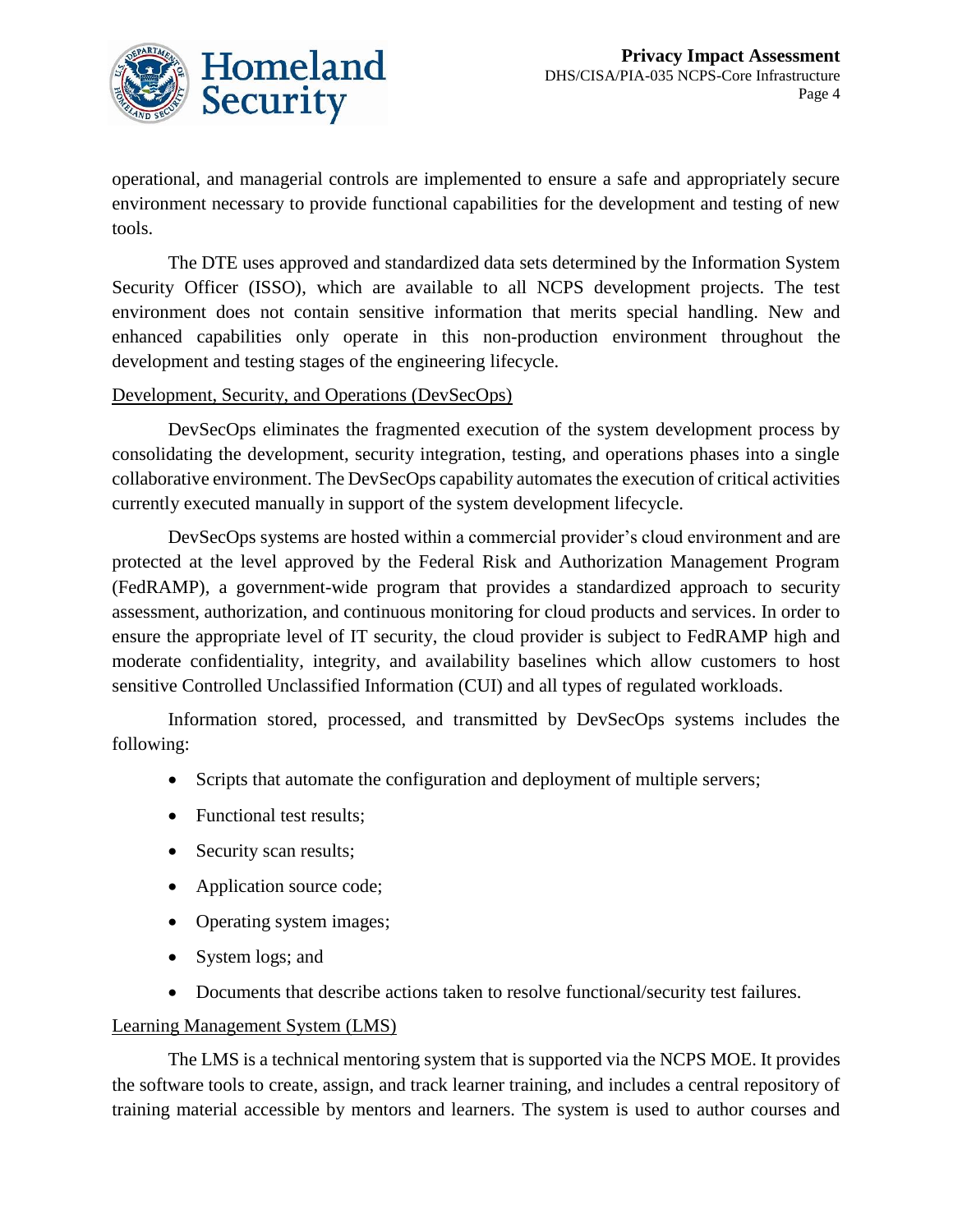

mentoring videos to train CISA cybersecurity analysts in systems, software, and techniques needed to ensure they are able to detect and respond timely to malicious cyber activity or threats that may be present on federal networks. The LMS is also used to develop and provide role-based training for all MOE user roles (e.g., system administrators, information assurance personnel).

Specifically, the LMS provides:

- Access to a central repository for training materials;
- The ability to assign one or multiple courses to personnel, based on the particular function, role, and level of support they provide;
- Centralized enrollment and approval;
- Restricted access to specific courses;
- Capability for users to evaluate courses; and
- Course usage statistics (e.g., number of students accessing the course, amount of time individual students spent in a course, and specific answers to test questions).

The LMS uses the user name/ID and organization name in the MOE Active Directory to assign training to the appropriate users/roles and to track course access and course completion.

#### External Web/Internet Application Hosting Environment (EWAH)

EWAH is a secure infrastructure for hosting Web/Internet applications that are supported by the NCPS. This infrastructure/hosting environment provides security scanning, network services, storage, and computing resources. EWAH also provides isolation between the hosted applications, the external web environment, and the MOE, with limited, highly controlled connections. Finally, it provides the infrastructure necessary to support secure external data sharing, secure ingest, data and application access control, data transfer/routing, persistent network transport services, processing, and storage to support the hosting of web applications.

EWAH includes an on-premise component that is attached to the MOE. The capability also includes a cloud instance, provided through a commercial cloud service provider (referred to as CEWAH), which operates as the failover capability for applications hosted in the on-premise instance.

EWAH does not collect or generate information about individuals, however, it may, in some instances, host applications that contain PII. The applications/systems hosted in this environment will each have their own authority to operate, as well as their own necessary privacy compliance documentation, which cover the collection of any information collected, generated, or retained by those applications. EWAH may retain information pertaining to administrators of the environment to authenticate and authorize access to infrastructure components.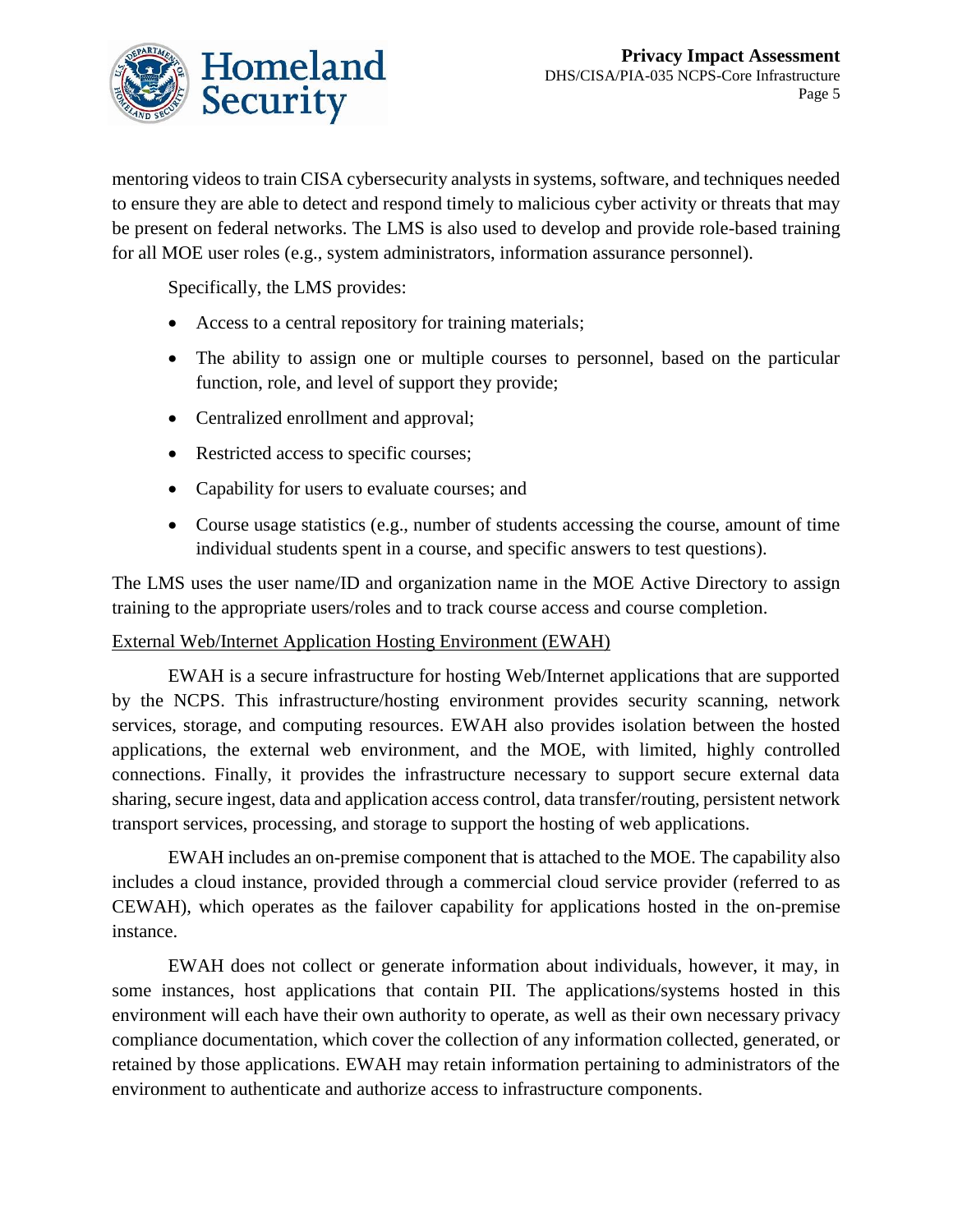

Information stored by EWAH includes the following:

- *Event and audit logs:* All infrastructure components will record specified events including source of event, host name, and user, in local logs that will be sent to the NCPS Security Information and Event Management (SIEM) system for aggregation and storage within the infrastructure.
- *Scan and compliance results*: Compliance and vulnerability scanning tools will be employed within the infrastructure.
- *Active Directory database*: The environment queries the MOE Active Directory to facilitate authentication and authorization for administrators of the infrastructure.

# **Section 1.0 Authorities and Other Requirements**

#### **1.1 What specific legal authorities and/or agreements permit and define the collection of information by the project in question?**

The following authorities permit and define the suite of NCPS capabilities:

- *Homeland Security Act of 2002, as amended by the Cybersecurity Act of 2015,* and the *Cybersecurity and Infrastructure Security Agency Act of 2018*, requires that DHS deploy, operate, and maintain intrusion detection and prevention capabilities to be employed by federal departments and agencies. Section 223(b) of the *Federal Cybersecurity Enhancement Act of 2015* requires agencies to use intrusion detection and prevention capabilities. Agencies also execute a memorandum of agreement (MOA) with DHS relating to the deployment of these capabilities.
- *Homeland Security Act of 2002, as amended by the National Cybersecurity Protection Act of 2014*, establishes and authorizes various functions for CISA's cybersecurity operations, including its role as a federal civilian interface for sharing information related to cybersecurity risks and incidents.
- Subchapter II of chapter 35 of title 44, U.S. Code, as amended by the Federal *Information Security Modernization Act of 2014 and subsequent statutes,* establishes authorities of the Office of Management and Budget, DHS, and all federal executive branch civilian agencies in securing federal information systems. It also establishes a federal information incident security center within DHS.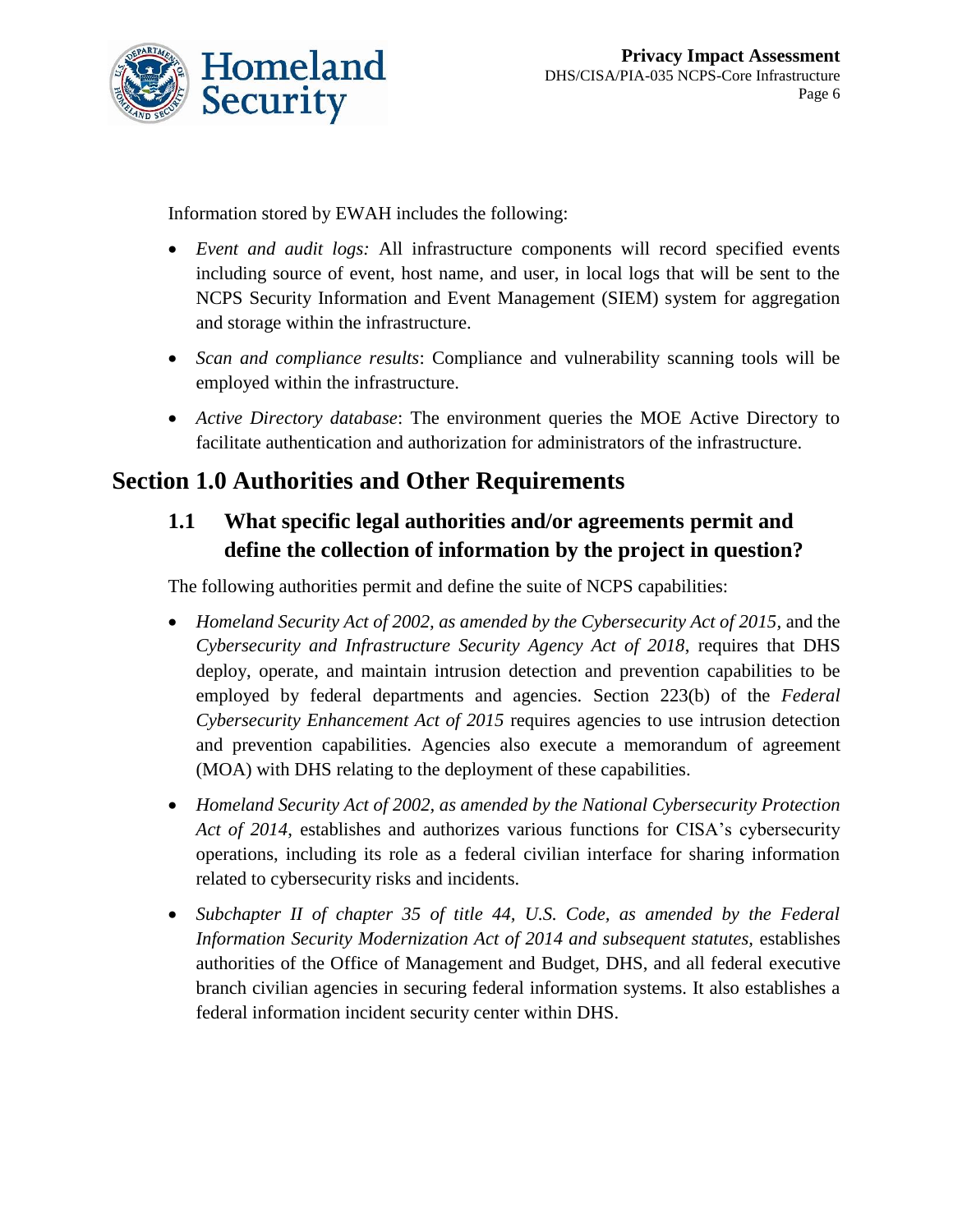

 $\overline{a}$ 

## **1.2 What Privacy Act System of Records Notice(s) (SORN(s)) apply to the information?**

The DHS system of records notice titled, DHS/ALL-016 Correspondence Records, 83 Fed. Reg. 48645 (September 26, 2018), covers the following collection:

• Cyber threat incident report information to submitted to CISA via telephone, fax, or the Internet, including voluntarily provided contact information.

The DHS system of records titled, DHS/ALL-004 General Information Technology Access Account Records Systems, 74 Fed. Reg. 49882 (September 29, 2009), covers the following collection:

• General contact and other related information maintained on the MOE Active Directory used to grant access to employees and contractors to the MOE and TS MOE and compartments within the portal.

#### **1.3 Has a system security plan been completed for the information system(s) supporting the project?**

The DTE received its Authority to Operate (ATO) on March 7, 2018. The TS MOE received its ATO on August 31, 2016. DevSecOps and CEWAH are currently in the process of obtaining an ATO. The remaining Core Infrastructure capabilities operate under the NCPS, which received an ATO on September 6, 2019.

#### **1.4 Does a records retention schedule approved by the National Archives and Records Administration (NARA) exist?**

DHS retains information obtained through the NCPS only to protect information and information systems from cybersecurity risks. DHS retains information obtained through the NCPS no longer than is reasonably necessary for the purpose of protecting agency information and agency information systems from a cybersecurity risk. A records retention schedule for NCPS (Record Schedule #DAA-0563-2013-0008) was approved on January 12, 2015.<sup>6</sup>

<sup>6</sup> NATIONAL ARCHIVES AND RECORDS ADMINISTRATION, REQUEST FOR RECORDS DISPOSITION AUTHORITY, RECORDS SCHEDULE NUMBER DAA-0563-2013-0008, U.S. DEPARTMENT OF HOMELAND SECURITY, NATIONAL CYBERSECURITY PROTECTION SYSTEM (2015), DAA-0563-2013-0008, *available at* [http://www.archives.gov/records-mgmt/rcs/schedules/departments/department-of-homeland-security/rg-0563/daa-](http://www.archives.gov/records-mgmt/rcs/schedules/departments/department-of-homeland-security/rg-0563/daa-0563-2013-0008_sf115.pdf)[0563-2013-0008\\_sf115.pdf.](http://www.archives.gov/records-mgmt/rcs/schedules/departments/department-of-homeland-security/rg-0563/daa-0563-2013-0008_sf115.pdf)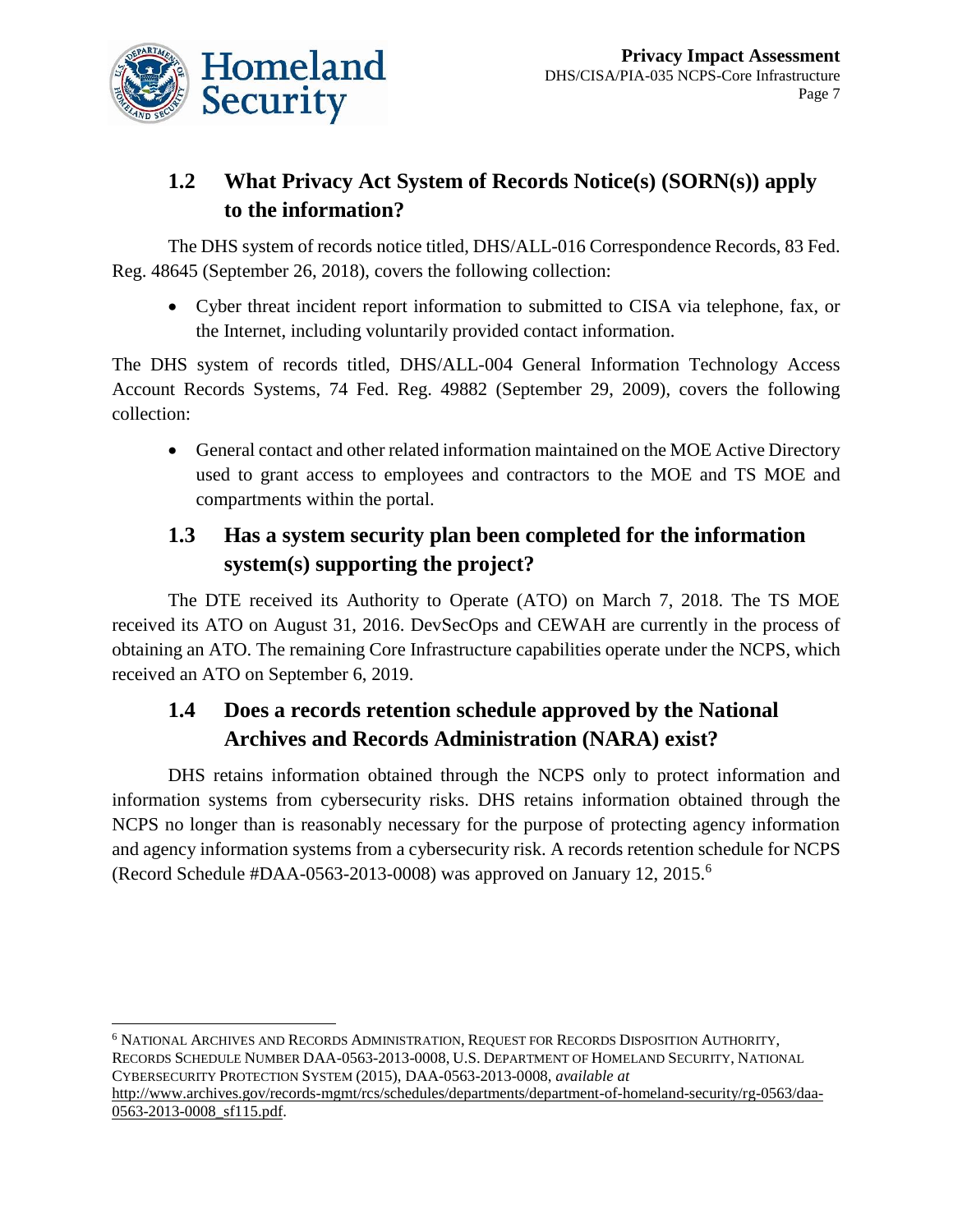

# **1.5 If the information is covered by the Paperwork Reduction Act (PRA), provide the OMB Control number and the agency number for the collection. If there are multiple forms, include a list in an appendix.**

Information is not being collected or solicited directly from the public; therefore, the PRA is not applicable to the information collected by NCPS core infrastructure capabilities.

## **Section 2.0 Characterization of the Information**

#### **2.1 Identify the information the project collects, uses, disseminates, or maintains.**

CISA cybersecurity analysts may collect name, phone number, email address, and affiliation (e.g., company or agency name) from individuals both domestic and international who submit cyber threat incident report information via telephone, fax, or the Internet. In addition, user information is collected from CISA personnel who use the MOE and TS MOE to establish and maintain their accounts. This information includes name, email address, phone number, and organization.

Additionally, operational cybersecurity data may incidentally include PII. This PII is not intentionally captured but may be captured because it is a part of an email address, username, or found in files that are relevant to understanding cybersecurity threats.<sup>7</sup> If identified as not relevant, this information is deleted. Operational cybersecurity data is not retrieved by a personal identifier.

#### **2.2 What are the sources of the information and how is the information collected for the project?**

For cyber incident reporting, sources of information include individuals, private sector entities, and personnel working at other federal or state agencies. In addition, information is also received from international sources,<sup>8</sup> including individuals, companies and other nations' governments. As a practical matter, sources principally include federal government network security managers and those in the private sector who are interested and willing to contribute to the catalog of incidents or analysis of the incident, primarily those working within the cyber network defense community.

 $\overline{a}$ 

<sup>7</sup> *See supra* note 2.

<sup>&</sup>lt;sup>8</sup> As noted above, the exchange of information on cybersecurity occurs between DHS, departments and agencies, intelligence agencies, state, local, tribal governments, private organizations, foreign computer security incident response teams, and the public. This sharing is done in accordance with MOAs or other types of information sharing agreements, as applicable.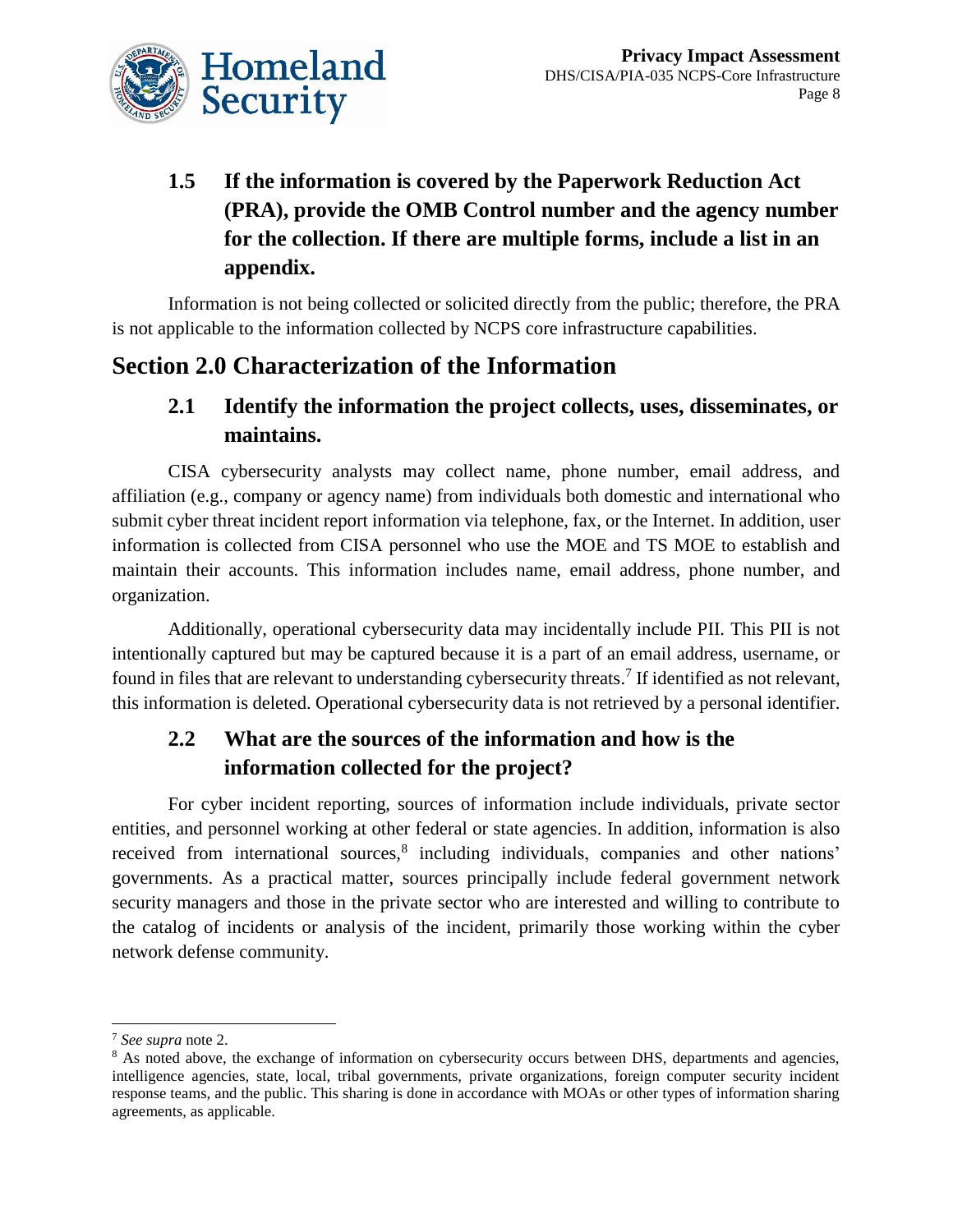

# **2.3 Does the project use information from commercial sources or publicly available data? If so, explain why and how this information is used.**

CISA cybersecurity analysts use information from a range of sources, including commercial sources and publicly available data related to cybersecurity threats (e.g., anything that could be found through open source internet searches, newspaper articles, operational uses of social media). This data is used to understand cyber events that are reported to CISA and for historical reference of similar incidents. CISA only uses commercial or publicly available data that is relevant to the CISA cybersecurity mission and does not use it for identifying individuals.

#### **2.4 Discuss how accuracy of the data is ensured.**

Where individuals voluntarily provide their name, email, phone number, and incident data, CISA cybersecurity analysts may call or email the individuals to verify their information, security data, or to follow-up on a reported cyber incident submitted by the individual or organization.

In order to assess the veracity of an incident that is reported to CISA, the analysts:

- 1) Capture incident data;
- 2) Verify the data through closed or open source research (e.g., Google, NCPS intrusion detection network flow data);
- 3) Contact the system owner;
- 4) Triage the incident, identify other affected parties and contact them; and
- 5) Work with the affected party or organization to identify mitigation strategies.

#### **2.5 Privacy Impact Analysis: Related to Characterization of the Information**

**Privacy Risk:** NCPS core infrastructure capabilities may collect more data than is necessary, including PII, and due to the nature of how the data is collected, some information may be inaccurate or fraudulent.

**Mitigation:** This risk is mitigated. NCPS core infrastructure capabilities only collect data that is necessary to accomplish the CISA cybersecurity mission. For contact information collected from individuals to provide cyber incident reports, CISA collects the minimum information necessary directly from the individuals. For information collected from the person reporting the incident, analysts may attempt to confirm the integrity of the data received through the voluntary submissions by contacting the individual through phone or email. When provided, this includes the contact information of the person reporting the incident (if applicable), cyber incident data, which may include IP and host addresses and flow data, and actions taken to resolve the incident.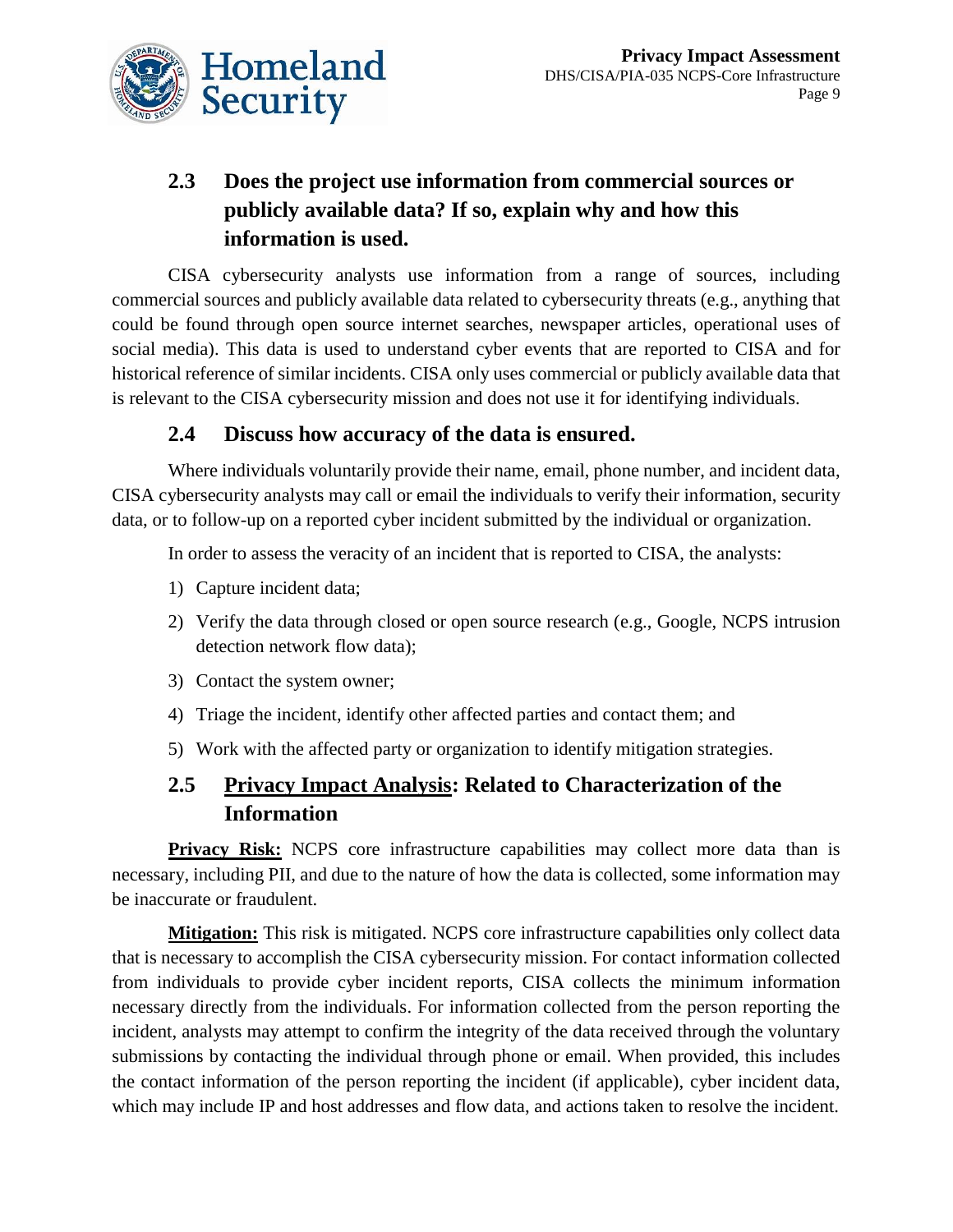

All data containing PII is managed in accordance with the appropriate CISA standard operating procedures (SOP) and information handling guidelines. All PII is reviewed prior to being included in any analytical products or other forms of dissemination. CISA information handling guidelines require that PII be removed or replaced with a generic label whenever it is not necessary to analyze or understand a cyber threat. In some cases, a product may include PII because that information is deemed analytically relevant and necessary to understanding the cyber threat. In those instances, CISA SOPs and information handling guidelines provide safeguards for the marking, dissemination, and handling of the information.

# **Section 3.0 Uses of the Information**

#### **3.1 Describe how and why the project uses the information.**

Information collected from cyber incident reporting is used to identify and respond to cybersecurity incidents and to generate reports for distribution on those incidents to DHS organizations, federal agencies, and other cybersecurity partners.

# **3.2 Does the project use technology to conduct electronic searches, queries, or analyses in an electronic database to discover or locate a predictive pattern or an anomaly? If so, state how DHS plans to use such results.**

NCPS core infrastructure capabilities are not configured or used to complete queries based on PII. Queries are limited to data and cyber incident information necessary to identify trends and patterns in cyber threat indicators and disparate data sets.

#### **3.3 Are there other components with assigned roles and responsibilities within the system?**

No. Only CISA cybersecurity analysts and NCPS system administrators have access to the components of the NCPS system used for analysis and reporting. All NCPS capabilities and systems are governed by principles of least privilege, which limits user privileges for viewing and processing data within NCPS capabilities and systems.

#### **3.4 Privacy Impact Analysis: Related to the Uses of Information**

**Privacy Risk:** There is a privacy risk that PII inadvertently obtained via NCPS core infrastructure capabilities will be used inappropriately.

**Mitigation:** This risk is mitigated. CISA cybersecurity analysts, as well as NCPS administrators and information assurance personnel, are trained on both DHS and CISA specific procedures for handling and safeguarding PII. Those personnel receive privacy training upon being hired and are required to take annual refresher training. In addition, CISA maintains SOPs and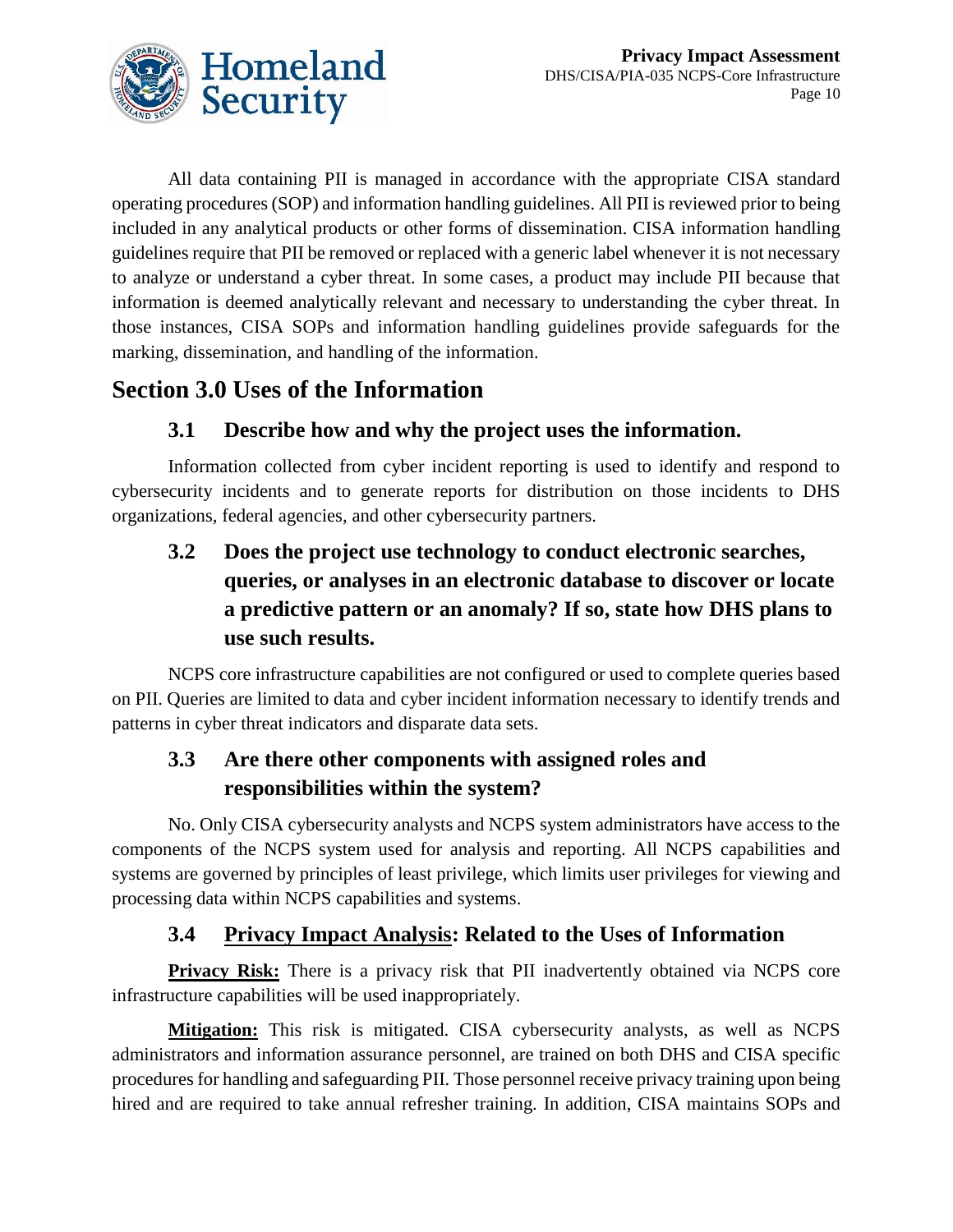

guidelines for the identification of sensitive information, the proper handling and minimization of PII, and to define the terms of use for specifically identified roles and responsibilities.

Access to the NCPS and its core infrastructure capabilities is restricted to government and contractor staff with a demonstrated need for access, and such access requires approval by a supervisor and NCPS system managers and account management personnel. Authorized users<sup>9</sup> must sign Rules of Behavior that identify the need to protect PII prior to gaining access to the NCPS and strict disciplinary measures are in place for violations of those rules. NCPS user actions are logged and users are informed in advance of that condition prior to account issuance.

## **Section 4.0 Notice**

 $\overline{a}$ 

#### **4.1 How does the project provide individuals notice prior to the collection of information? If notice is not provided, explain why not.**

This PIA serves as notice of NCPS core infrastructure capabilities. Notice is also provided through previously published DHS cybersecurity-related PIAs.

If an individual reports a cyber incident by telephone, their contact information is not required. When submitting a cyber incident via email or through the CISA website, contact information is required. In those circumstances, notice and a banner are provided to the reporting individual regarding the potential uses of the information of the individual prior to their submission of the incident. Further notice is provided by the Privacy Policy available at the following site [https://www.dhs.gov/privacy-policy.](https://www.dhs.gov/privacy-policy)

The system of records notices applicable to the NCPS: DHS/ALL-016 Correspondence Records and DHS/ALL-004 General Information Technology Access Account Records Systems also provide notice of the collection of this type of personal information.

#### **4.2 What opportunities are available for individuals to consent to uses, decline to provide information, or opt out of the project?**

For incidents reported to CISA via telephone, individuals have the right to voluntarily provide (or decline to provide) their contact information when submitting information regarding a cyber-related incident or submitting a trouble ticket. If the submitter chooses to not provide such information, CISA will still process the report based on what information has been provided.

PII may be required in order to process or respond to queries made by individuals to the federal government, but it is not mandatory that an individual provide this information.

<sup>&</sup>lt;sup>9</sup> The term "authorized users" in this document refers to authorized and trained federal employees, contractors, and other individuals that have been granted access to the NCPS and its related components.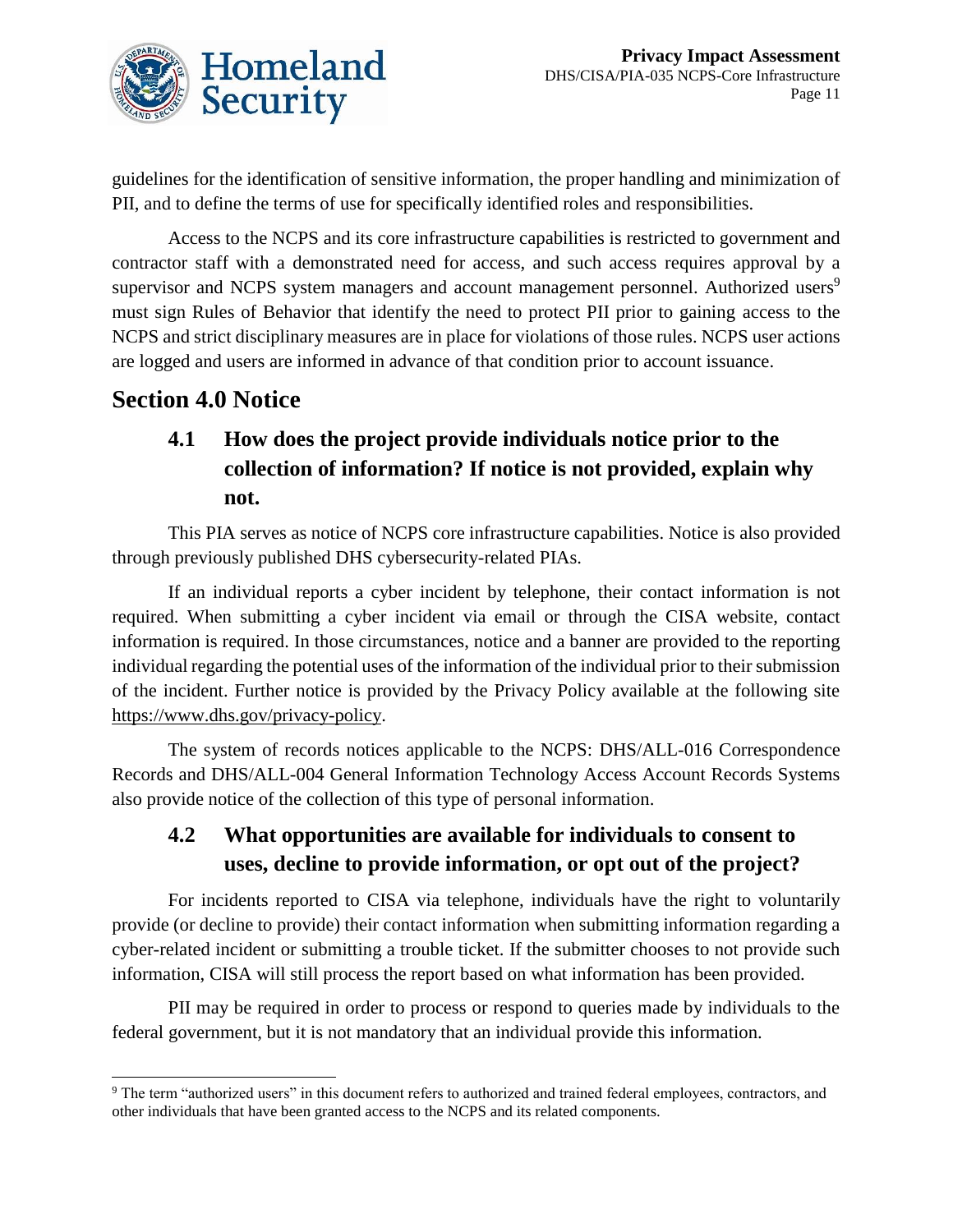

In addition, all CISA personnel logging into an NCPS system are presented with an electronic notice that informs them that DHS computer systems are monitored. Users can accept or decline the terms of use.

#### **4.3 Privacy Impact Analysis: Related to Notice**

**Privacy Risk:** There is a privacy risk that individuals reporting a cyber incident to CISA may not realize their PII is being retained or that an individual may choose not to read the notice or banner provided or be aware of the information collection occurring under the NCPS.

**Mitigation:** This risk is mitigated. For individuals reporting a cyber incident to CISA, a statement is included during the reporting process to ensure that the individual has adequate notice of the collection and the potential uses of the information. For example, if a report is taken through the phone, the call agent is required to give notice to the person that any information they provide is voluntary, and if they choose to provide information, their information will be used for limited purposes. Contact information is collected, although not required, in order for the researcher assigned to the code or incident to follow up with the original submitter should the information available be incomplete or inaccurate.

In the course of normal operations, it is possible that PII could be collected through the submission of suspicious code, spam, or malware. In the event this information is collected, CISA cybersecurity analysts are required to follow SOPs for the handling of this information.

# **Section 5.0 Data Retention by the Project**

#### **5.1 Explain how long and for what reason the information is retained.**

DHS will retain information obtained through NCPS core infrastructure capabilities only to protect information and information systems from cybersecurity risks. Data collected through NCPS core infrastructure capabilities is retained in accordance with the approved records retention schedule for the NCPS (DAA-0563-2013-0008). Core infrastructure data is retained for three years or until it is no longer needed for agency business, whichever is later.

#### **5.2 Privacy Impact Analysis: Related to Retention**

**Privacy Risk:** There is a privacy risk that PII may be inadvertently collected and retained beyond what is necessary to appropriately analyze or address a cybersecurity threat.

**Mitigation:** This risk is mitigated. CISA cybersecurity analysts are required to review all data collected to determine whether PII is present and if it is necessary to analyze or understand the cybersecurity threat. CISA information handling guidelines and SOPs provide the procedures for the collection processing, retention, and dissemination of PII.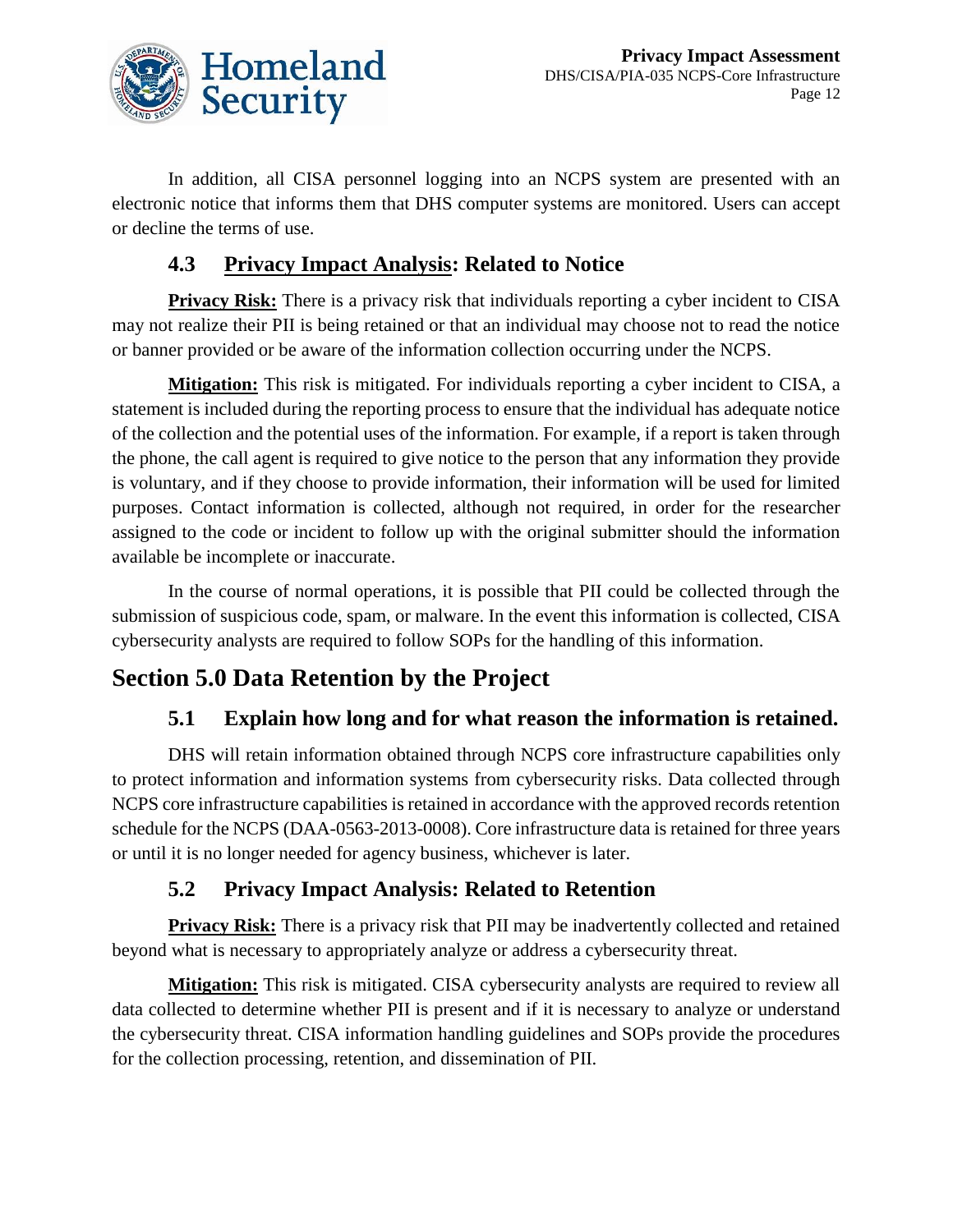

In addition, CISA has worked with the NARA to develop an approved records retention schedule for NCPS records (DAA-0563-2013-0008), which states that NCPS core infrastructure data will be retained for three years or until it is no longer needed for agency business, whichever is later.

# **Section 6.0 Information Sharing**

## **6.1 Is information shared outside of DHS as part of the normal agency operations? If so, identify the organization(s) and how the information is accessed and how it is to be used.**

As part of its computer network security responsibilities, CISA generates reports on topics including general computer network security trends; specific incidents; and, anomalous or suspicious activity observed on federal networks. The identification of the specific individual or entity that established the network connection that triggered an alert or who reported the cyber incident is not included in the reports. These reports are made available to DHS organizations and other federal executive agencies through systems such as the US‐CERT.gov secure website for their use in infrastructure protection and other computer network security related responsibilities.

CISA also shares analysis, along with additional computer network security products, with its partners and constituents (federal departments and agencies, state, local, and tribal governments, industry, academia, the general public, and international partners) via its website: [www.us-cert.gov.](http://www.us-cert.gov/)

Further, in accordance with its SOPs, CISA notifies law enforcement or an intelligence entity of cyber incidents of relevance to the mission, primary jurisdiction or other applicable authorities for action.

#### **6.2 Describe how the external sharing noted in 6.1 is compatible with the SORN noted in 1.2.**

As applicable, the routine uses for the NCPS data, are governed by the DHS system of records notices titled, DHS/ALL-016 Correspondence Records, 83 Fed. Reg. 48645 (September 26, 2018) and DHS/All-004 General Information Technology Access Account Records Systems, 74 Fed. Reg. 49882 (September 29, 2009).

In addition to those disclosures generally permitted under 5 U.S.C. § 552a(b) of the Privacy Act, all or a portion of the records of information contained in these systems may be disclosed outside DHS as a routine use pursuant to 5 U.S.C. § 552a(b)(3).

#### **6.3 Does the project place limitations on re-dissemination?**

CISA generates cybersecurity reports on general cybersecurity trends, cybersecurity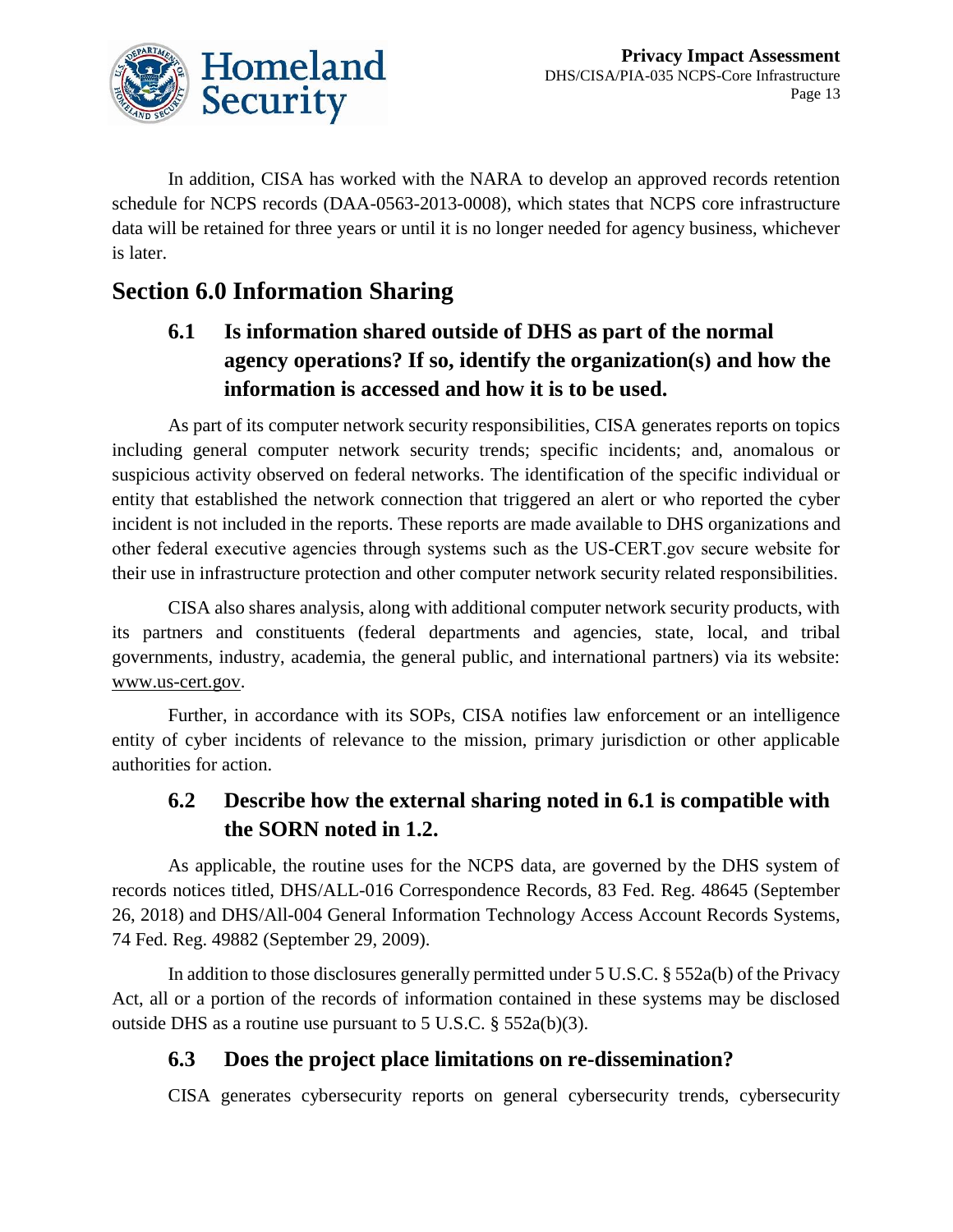

incidents, and anomalous or suspicious activity observed on federal networks. These reports, as well as secure messages, forums, and other collaboration tools, are available to organizations within the Department, federal agencies, and other cybersecurity partners via the CISA Homeland Security Information Network portal. Some of the information disseminated to these partners may contain or be derived from NCPS core infrastructure data.

Cyber threat information received through NCPS core infrastructure capabilities is reviewed to determine if it contains PII and if so, that information is reviewed and only disseminated if sharing the actual information is analytically relevant to the cyber threat. If PII needs to be disseminated to external stakeholders, written approval must be obtained from CISA leadership in advance of dissemination, in accordance with the appropriate CISA SOPs and information handling guidelines. Additionally, CISA typically restricts dissemination and redissemination of cyber threat information using the Traffic Light Protocol.<sup>10</sup>

#### **6.4 Describe how the project maintains a record of any disclosures outside of the Department.**

CISA provides cyber-related information to the public, federal departments and agencies, state, local, tribal and international entities through a variety of products, many of which are available on the US-CERT.gov website.

No formal reports disseminated via the website contain PII. Each report is numbered and catalogued, and references exist in all products to tie back to a single incident or series of incidents that precipitated the product itself. If PII must be released, it is released in accordance with the Privacy Act of 1974,<sup>11</sup> appropriate CISA SOPs, and information handling guidelines, and with the authorization and/or written approval of CISA leadership.<sup>12</sup>

#### **6.5 Privacy Impact Analysis: Related to Information Sharing**

**Privacy Risk:** There is a risk that PII obtained via NCPS core infrastructure capabilities will be shared inappropriately.

**Mitigation:** This risk is mitigated. Unauthorized disclosure is mitigated through various means, including encrypting the information and limiting who has access to the information. CISA maintains specific SOPs and information handling guidelines governing the use of information, including PII. All PII is reviewed and that information is only shared if it is determined to be

l <sup>10</sup> *See* U.S. DEPARTMENT OF HOMELAND SECURITY, CYBERSECURITY AND INFRASTRUCTURE SECURITY AGENCY (CISA), TRAFFIC LIGHT PROTOCOL (TLP) DEFINITIONS AND USAGE, <https://www.us-cert.gov/tlp> (last visited July 26, 2020).

<sup>11</sup> 5 U.S.C. § 552a.

 $12$  Approval is not required when information about a specific person is believed to be fictitious, when the information is publicly available, or when the release of such information is being coordinated with the person with whom it is associated.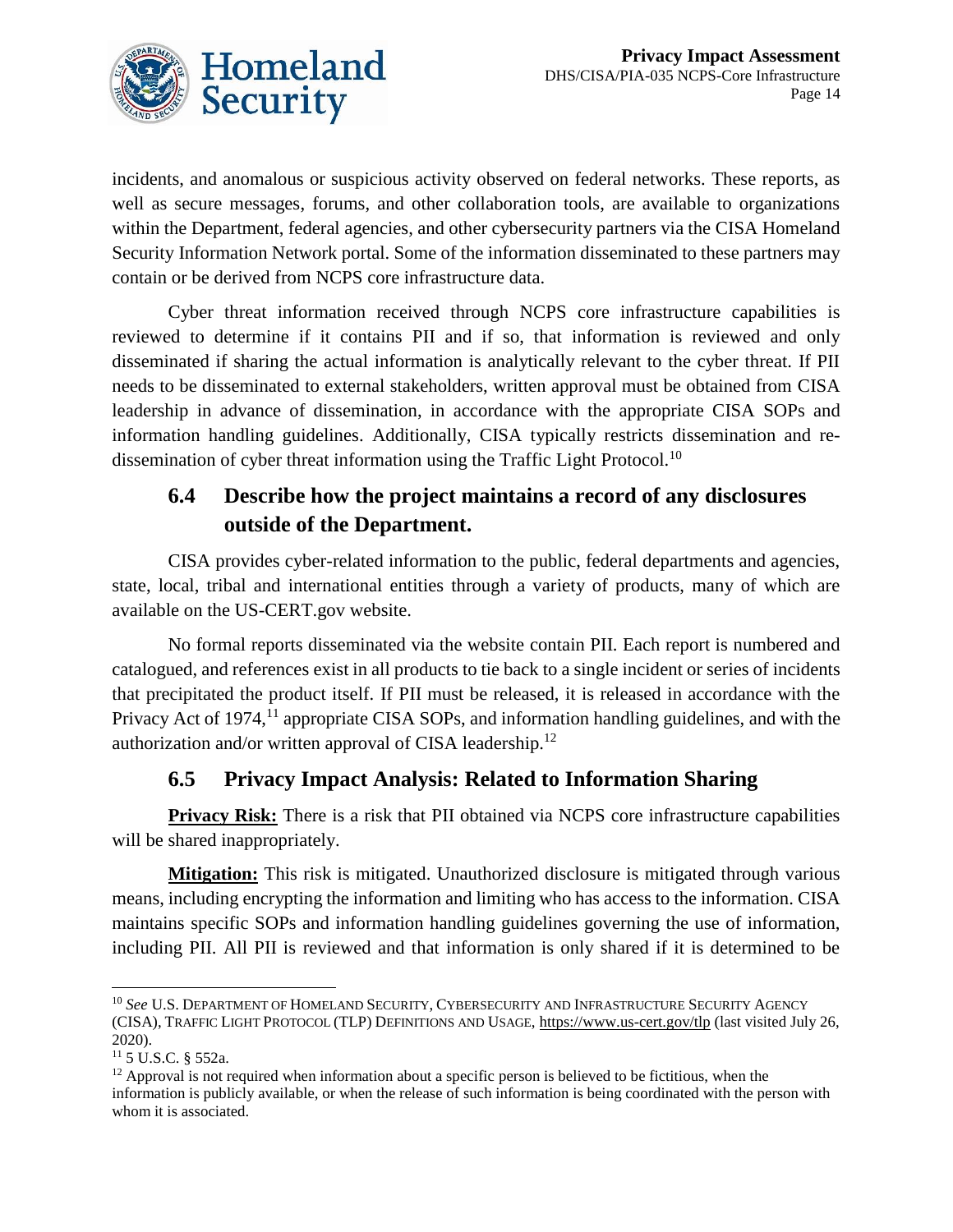

analytically relevant to a particular cyber threat. If a report containing PII is developed or modified for multiple audiences, each version is reviewed for appropriate markings.

Appropriate CISA SOPs and information handling guidelines provide instructions for the marking and handling of data for further dissemination. SOPs require that reports that contain PII include markings for the first reference to each instance of the PII. If the report is modified for multiple audiences, each version is reviewed for appropriate markings. Handling and dissemination instructions are also included in the SOPs and guidelines and information identifying sources and methods from all CISA reports and products are required to be redacted prior to dissemination.

# **Section 7.0 Redress**

#### **7.1 What are the procedures that allow individuals to access their information?**

Individuals seeking access to any record containing information that is part of a DHS system of records may submit a Freedom of Information Act (FOIA) or Privacy Act (PA) request to the DHS/CISA FOIA Officer. Individuals may obtain instructions on how to submit a FOIA/PA request at [https://www.dhs.gov/how-submit-foia-or-privacy-act-request-department-homeland](https://www.dhs.gov/how-submit-foia-or-privacy-act-request-department-homeland-security)[security.](https://www.dhs.gov/how-submit-foia-or-privacy-act-request-department-homeland-security) Please write to:

CISA FOIA Officer 245 Murray Lane SW Washington, D.C. 20528-0380

Individuals may also make information inquiries to [CISAFOIA@hq.dhs.gov.](mailto:CISAFOIA@hq.dhs.gov)

The release of information is subject to standard FOIA exemptions and, given the nature of the cyber threat information contained in the NCPS, CISA may not always permit individuals to gain access or grant request for amendment of their record(s). Records, as defined by the Privacy Act, would only consist of log-in/contact information covered under the DHS Correspondence Records and GITAARS SORNs.

#### **7.2 What procedures are in place to allow the subject individual to correct inaccurate or erroneous information?**

Individuals seeking to amend the accuracy of the content of a record containing information that is part of a DHS system of record may submit a FOIA or PA request to the DHS/CISA FOIA Officer. Individuals may obtain instructions on how to submit a FOIA/PA request at [https://www.dhs.gov/how-submit-foia-or-privacy-act-request-department-homeland-security.](https://www.dhs.gov/how-submit-foia-or-privacy-act-request-department-homeland-security) Please write to: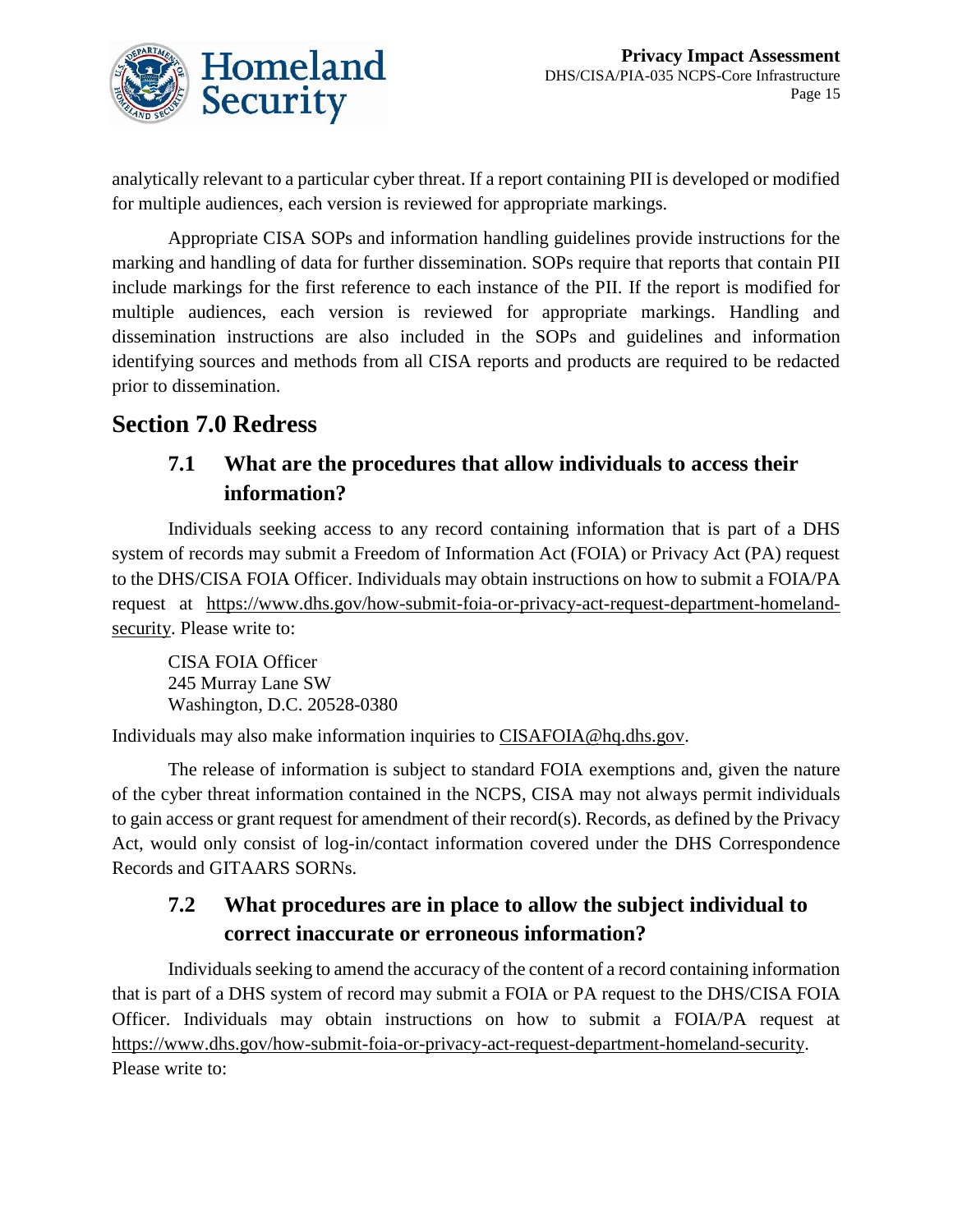

CISA FOIA Officer 245 Murray Lane SW Washington, D.C. 20528-0380

Individuals may also make information inquiries to [CISAFOIA@hq.dhs.gov.](mailto:CISAFOIA@hq.dhs.gov)

The release of information is subject to standard FOIA exemptions and, given the nature of the cyber threat information contained in the NCPS, CISA may not always permit individuals to gain access or grant request for amendment of their record(s). Records, as defined by the Privacy Act, would only consist of log-in/contact information covered under the DHS Correspondence Records and GITAARS SORNs.

## **7.3 How does the project notify individuals about the procedures for correcting their information?**

This PIA, along with other NCPS-related PIAs, serve as notification to the public of proper avenues in place for the public to contact the Department regarding information collections, including procedures for accessing and correcting information. The SORNs applicable to NCPS also provide notice of the redress procedures for this type of information.

#### **7.4 Privacy Impact Analysis: Related to Redress**

**Privacy Risk:** There is a risk that individuals will want to seek redress for PII associated with a known or suspected cyber threat but are unable to do so.

**Mitigation:** This risk is mitigated. Although it may be difficult in some instances to provide adequate redress due to the nature of the system, CISA has measures in place to provide individuals with the ability to request access to and correction of records. These procedures are described in Sections 7.1, 7.2, and 7.3 above. Additionally, this PIA and the applicable SORNs provide notice for individuals seeking redress related to NCPS records.

## **Section 8.0 Auditing and Accountability**

#### **8.1 How does the project ensure that the information is used in accordance with stated practices in this PIA?**

CISA has developed SOPs and information handling guidelines that govern the collection, handling, and dissemination of cybersecurity information. In addition, the CISA Office of Privacy performs bi-annual privacy oversight reviews to ensure that cybersecurity information is handled in accordance with the appropriate procedures and guidelines.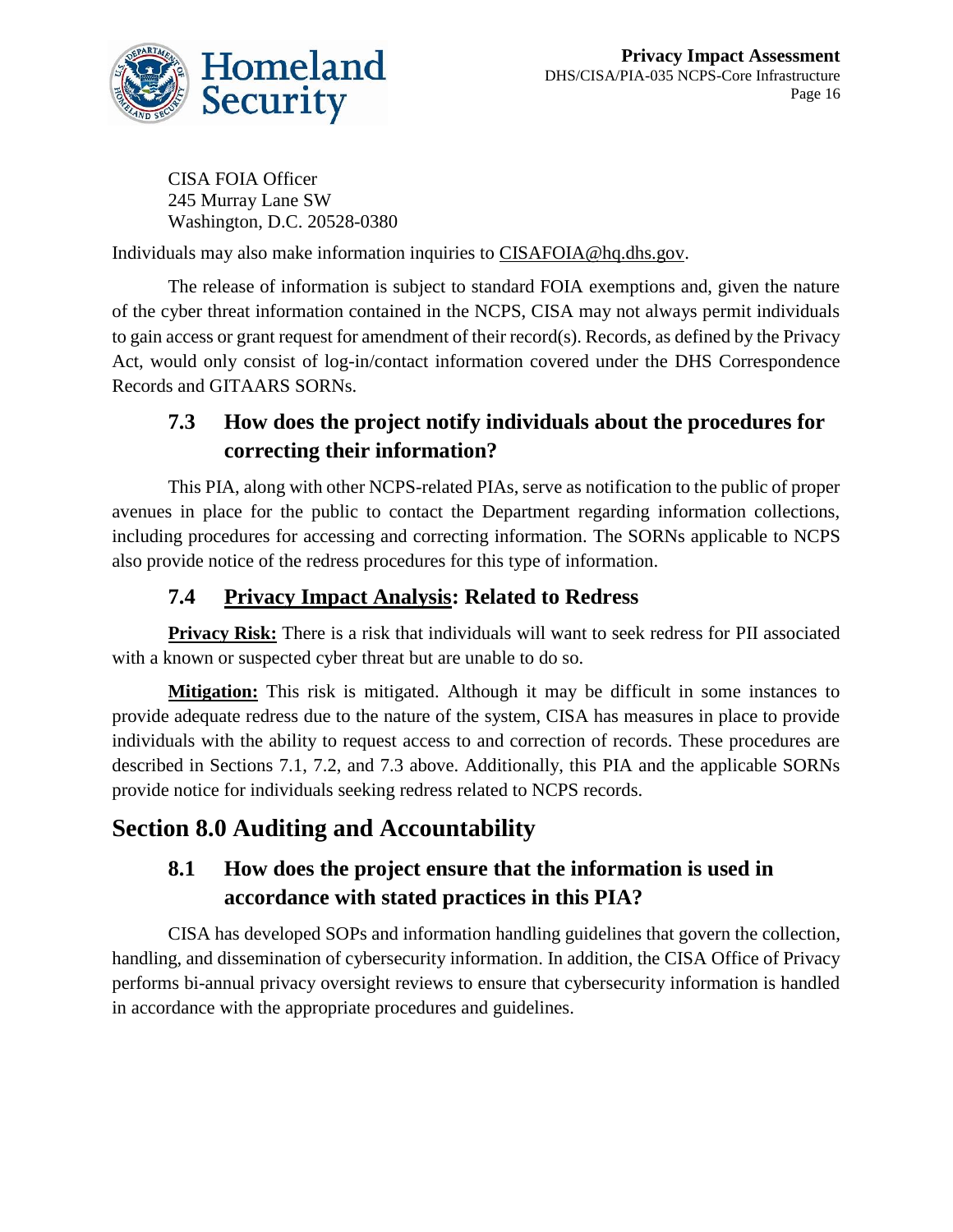

#### **8.2 Describe what privacy training is provided to users either generally or specifically relevant to the project.**

All DHS employees are required to complete annual Privacy Awareness Training. In addition, CISA cybersecurity analysts are required to participate in periodic training on the procedures and guidelines for the handling of cybersecurity information. This training includes instructions on how to manage privacy risk when developing and deploying new signatures, analyzing network flow records, creating reports, and sharing incident information with partners.

#### **8.3 What procedures are in place to determine which users may access the information and how does the project determine who has access?**

All NCPS users must have a valid need to access the system and receive only the type of access required to meet their specific job duties and responsibilities. Access is based upon the role identified on the user's access request form. System roles are pre-defined and approved by functional managers within CISA. A user requiring an exception to the standard role for his or her organization must get approval from the functional area within CISA. The NCPS access request form must be completed by the either the user for account updates or by a current NCPS user for new accounts. The functional area managers validate the need to know in the approval process.

Additionally, users are required to sign a Rules of Behavior document prior to gaining access to the system and complete security awareness training. This training is required annually. Per DHS 4300A policy,<sup>13</sup> accounts are subject to disablement for non-compliance. User accounts are disabled after 30 days of inactivity or promptly upon departure from the organization.

 $\overline{a}$ <sup>13</sup> DHS 4300 is a series of information security policies, which are the official documents that create and publish Departmental security standards in accordance with DHS Management Directive 140-01, *Information Technology System Security*. *See* U.S. DEPARTMENT OF HOMELAND SECURITY, DHS 4300A SENSITIVE SYSTEMS HANDBOOK, *available at* <https://www.dhs.gov/publication/dhs-4300a-sensitive-systems-handbook> (last accessed July 26, 2020).